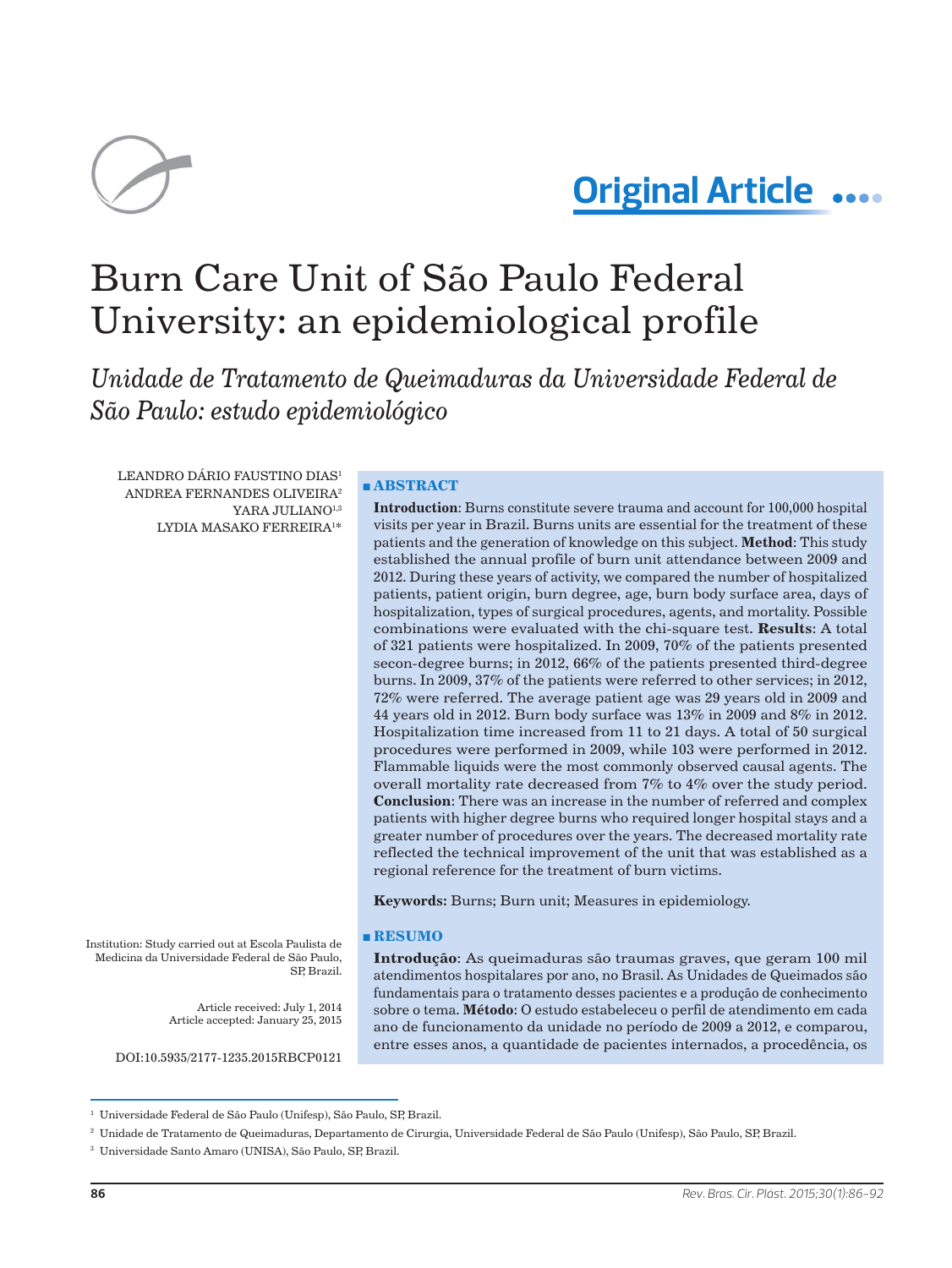graus de queimadura, a idade, a superfície corporal queimada, os dias de internação, os tipos de procedimentos cirúrgicos, os agentes e a mortalidade. Para avaliação das possíveis associações, foi utilizado o teste do Qui-quadrado. **Resultados**: Foram internados 321 pacientes. Em 2009, 70% dos pacientes apresentavam queimadura de II grau e, em 2012, 66% dos pacientes tinham queimadura de III grau. Em 2009, 37% vieram referenciados de outros serviços, e em 2012, 72%. A idade média dos pacientes foi de 29 anos em 2009 e 44 anos, em 2012. A superfície corporal queimada no início era de 13%, e em 2012, foi 8%. O tempo de internação subiu de 11 para 21 dias. Em 2009, realizaram-se 50 procedimentos cirúrgicos. Em 2012, foram 103. O agente causal mais encontrado foram os líquidos inflamáveis e a mortalidade global caiu de 7% para 4%, ao longo dos anos. **Conclusão:** Houve um aumento na quantidade de pacientes referenciados e complexos, com queimaduras de maior grau, exigindo mais procedimentos e maior hospitalização, ao longo dos anos. A taxa de mortalidade diminuiu, refletindo melhora técnica da Unidade, que se estabeleceu como referência regional no tratamento de queimados.

**Descritores:** Queimaduras; Unidade de queimados; Medidas em epidemiologia.

# **INTRODUCTION**

Burns are severe traumatic wounds whose etiology involves contact of a patient with thermoelectric sources and corrosive substances<sup>1</sup>. An estimated 6 million victims presenting with some degree of burn seek medical care worldwide each year<sup>2</sup>. The lack of epidemiological data and national reporting systems makes it almost impossible to classify the specific distribution of cases by country. In some countries, for example, the available data enable the estimation of the annual incidence of burns, which approximately accounts for  $500,000$  cases in the United States (US)<sup>3</sup>,  $10-15,000$  hospitalizations per year in Germany<sup>4</sup>, and 700–800,000 new cases in India<sup>5</sup>. In Brazil, it is estimated that the total number of burns per year is approximately 1 million. Of these, only 100,000 victims seek medical care, while approximately 2,500 die of direct or indirect consequences of these burns.<sup>6</sup> Still, according to the data of the Brazilian Unified Health System (in Portuguese, Sistema Único de Saúde), this type of disease is responsible for nearly 30,000 hospitalizations per year<sup>6</sup>, which demonstrates the importance of this issue in public health planning.

Burn Care Units (BCUs) were first established in the US and England in the 1950s with the aims of improving and intensifying the specific treatment of burn victims and improving the epidemiological indices of attendance7 . There are currently 137 BTUs throughout the US<sup>8</sup>. According to the Brazilian Society of Burns (BSB), there are 57 registered BCUs throughout Brazil<sup>1</sup>. In the municipality of São Paulo, with a population of almost 20 million inhabitants, there are six BCUs in public hospitals accredited by the BSB for an annual local incidence of an estimated  $10,000$  new cases per year $^6$ .

These units are reference centers for the hospitalization and treatment of critical patients presenting with complex second and third degrees burns as well as important comorbidities. These units operate as multidisciplinary treatment centers with dozens of professionals providing care to these patients<sup> $7,9$ </sup>. In addition to providing clinical care, these units should function as promoter centers of knowledge as well as professionals trainers and disseminators of burn data.

# **OBJECTIVE**

The aim of this study was to use epidemiological information collected from the BCU to establish and compare the profile of attendance by year or activity.

#### **METHODS**

The study compared the data of each patient admitted to the BCU of the Hospital São Paulo, Plastic Surgery Service of Paulista Medical School, Federal University of São Paulo, between July 20, 2009 and December 26, 2012. The variables were separately categorized by year and classified as follows: number of patients hospitalized, patient origin, burn degree, age, burn body surface, days of hospitalization, surgical procedures, burn agents, and mortality rate.

Burns were divided into second and third degrees according to a clinical evaluation analyzing the presence of a burn and the superficial areas affected. The presence of a 1% full-thickness burn was enough to include a patient in the third-degree burns group due to the high correlation between this variable and mortality<sup>10,11</sup>. Patient origin was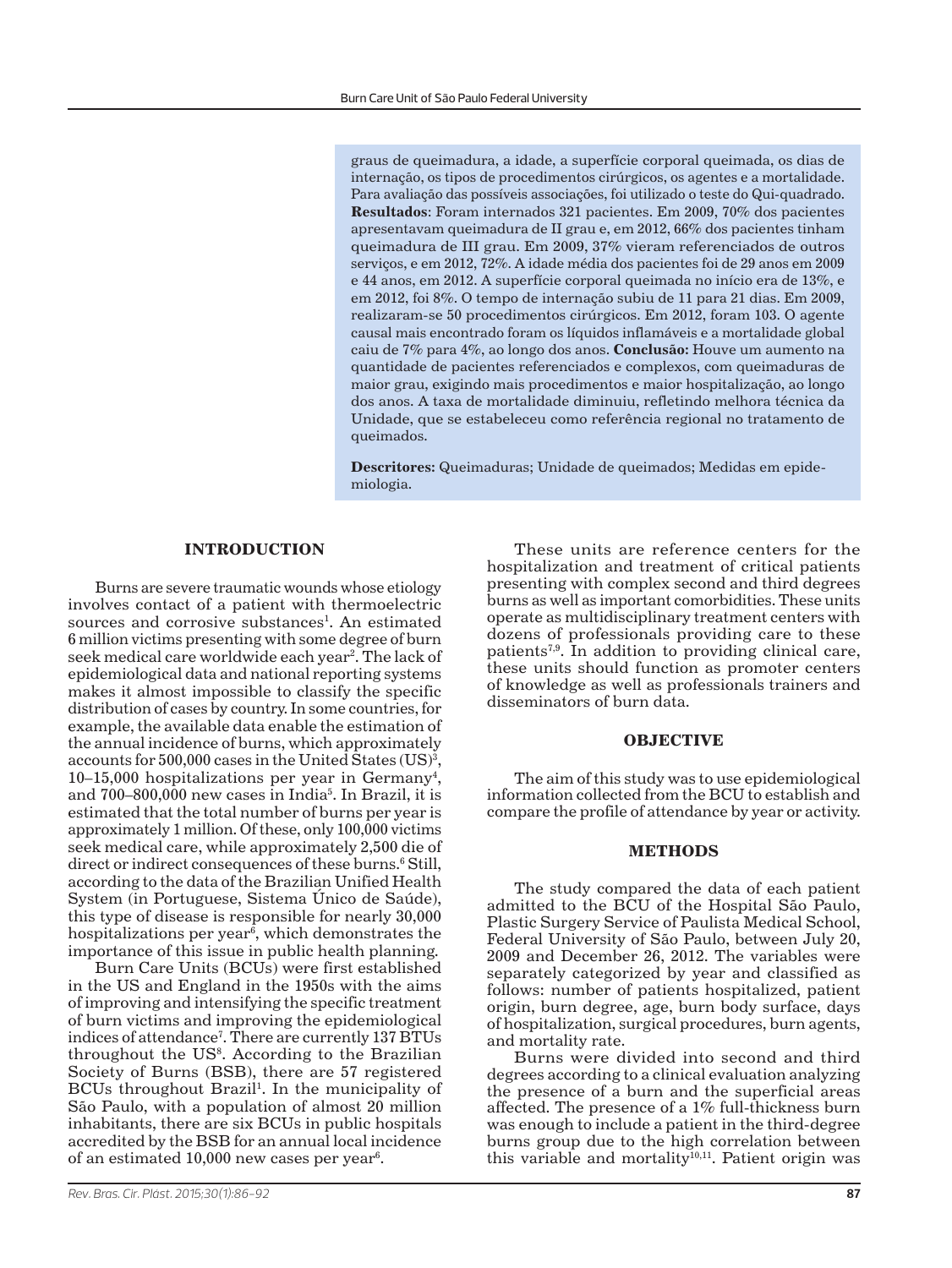divided into Spontaneous Arrival (patients who arrived to the unit by themselves without any kind of prior specialized care) and Referred (patients who were initially treated in another service and then transferred to the unit or brought by rescue service after a specialized central office adjusted the available vacancies).

For the variables *Age, Burn Body Surface,* and *Days of Hospitalization*, we calculated the simple arithmetic mean of the values obtained by each patient by year of service. The techniques used for the surgical procedures were classified as Debridement, Grafting, Amputations, and Flaps, and the number of times each procedure was performed was recorded for each year evaluated. The Burn Agents considered were Flammable Liquids (liquid alcohol and gel, solvents, and fuels), Special Agents (electrical and chemical burns), Solids (materials with heated surfaces such as stoves, ovens, and industrial sheet metal), Heat/Fire (fires and explosions), and Hot Liquids (oil and water). The mortality rate that was calculated was based on the number of deaths per year. The Burn Degree variable was elected as an independent variable, whereas the others were dependent variables.

All data were obtained from specific tables containing the individual details of each patient that were updated daily between 2009 and 2012 and information was obtained directly from the patients' medical records.

We used the chi-square test to evaluate possible associations. The use of the statistical data was approved by the Research Ethics Committee of the Federal University of São Paulo.

#### **RESULTS**

In the evaluated period, 321 patients were admitted to the BCU. Of them, 166 patients presented with partial-thickness burns (second-degree) and 155 patients presented with total thickness burns (third-degree). There were 101 hospitalized patients in 2011; of them, 48 had partial-thickness burns and 53 had total-thickness burns. In 2012, 25 (33%) hospitalized patients had second-degree burns and 50 (67%) had third-degree burns. Over the 4 years, a significant increase in patients with third-degree burns was observed compared to second-degree burns ( $\chi^2$  test = 21.45/p=0.0001) (Figure 1).

Regarding patient origin, in 2009, 35 (63%) spontaneously sought medical care and 20 (37%) patients were referred; in 2012, 21 (28%) patients spontaneously sought care and 54 (72%) were referred. Over the 4-year study period, 138 patients were admitted to the service by spontaneous arrival and 183 patients were referred to the BCU, a significant increase ( $\chi^2$  test = 18.21/p=0.0001) in referred patients (Figure 2).

The average age of patients with partial-thickness burns was 36 years in the entire evaluation period. Regarding burn body surface area, the total average was 7% for second-degree burns and only 4% in 2012. Over the 4 evaluated years, the average number of days of hospitalization of patients with partial-thickness burns was 11 (range, 7 in 2009 to 17 in 2011) (Table 1).

For full-thickness burns, the average patient age was 39 years. In 2009, the average patient age (31 years) was lower, while the highest average age (50 years) was observed in 2012, when the greatest number of patients with third-degree burns was hospitalized. Regarding the number of days that patients with third-degree burns remained in the BCU, the average was 24 (range, 17 in 2009 to 34 in 2012) (Table 2). The average burn body surface that these patients presented during these 4 years was 14% and peaked at 17% in 2009.

Flammable liquids were most commonly responsible for the partial-thickness burns (mean, 40%), and hot liquids accounted for an average of 27% of these burns. No significant variation in these agents was observed over the study period. Special agents (electrical burns and chemicals) alternated between the third and fourth place in the incidence of accidents caused by heat and fire. A slight predominance of heat/fire (16%) was observed over special agents (14%). For this type of burn, solid agents were the least responsible (4%) (Table 3).



**Figure 1.** Patients treated per year by burn degree ( $Q2 = 21.45$ ;  $p=0.0001$ ).



**Figure 2.** Patient origin (spontaneous arrival versus referral) by year of service ( $Q2 = 18.21$ ; p=0.0001).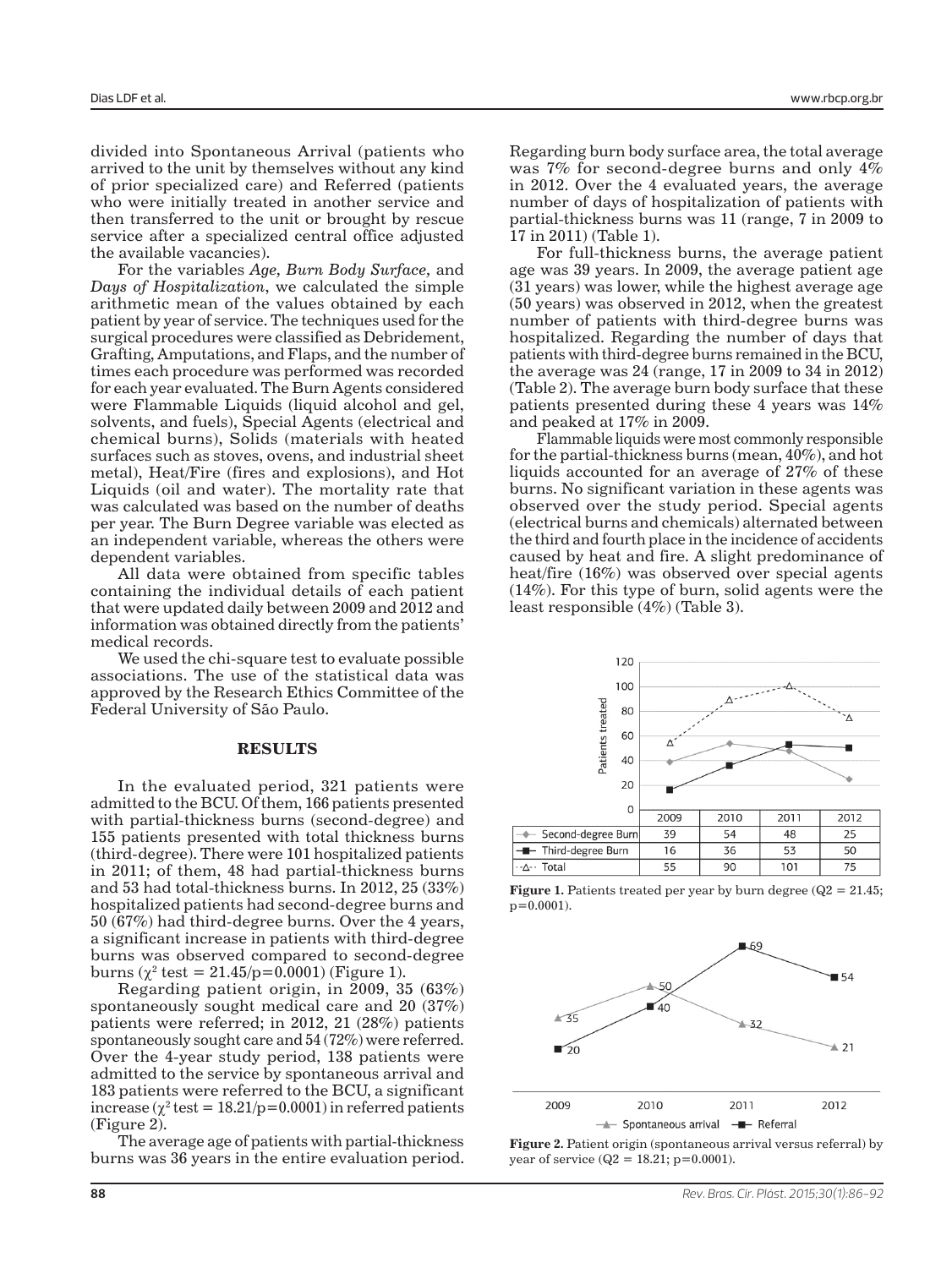Similarly, flammable liquids were more commonly the causative agents of full-thickness burns (mean, 36% during the study period). Only in 2013 did hot liquids (32%) exceeded flammable agents (27%) in prevalence of causing burns. Unlike partial burns, solid agents achieved the second highest overall average over the years, accounting for 18% of thirddegree burns. Hot liquids, heat/fire, and special agents were responsible for 16%, 16%, and 15%, respectively (Table 4).

Regarding the surgical procedures performed on patients suffering from second-degree burns, a total of 114 procedures were performed in the evaluation period, including 59 debridements and 54 grafts.

**Table 1.** Average age, burn surface area (BSA), and hospital days for partial-thickness burns by year.

|              | Age | <b>BSA</b> | Days of<br>hospital stay |
|--------------|-----|------------|--------------------------|
| 2009         | 28  | $9\%$      |                          |
| 2010         | 41  | $9\%$      | 11                       |
| 2011         | 36  | 7%         | 17                       |
| 2012         | 38  | 4%         | 9                        |
| <b>TOTAL</b> | 36  | 7%         | 10.8                     |

**Table 2.** Average age, burn surface area (BSA), and hospital days for full-thickness burns by year.

|              | Age | <b>BSA</b> | Days of<br>hospital stay |
|--------------|-----|------------|--------------------------|
| 2009         | 31  | 17%        | 17                       |
| 2010         | 39  | 12%        | 19                       |
| 2011         | 38  | 15%        | 27                       |
| 2012         | 50  | 12%        | 34                       |
| <b>TOTAL</b> | 39  | 14%        | 24                       |

For these patients, the highest number of procedures was performed in 2011, with 21 debridements and 17 grafts (Figure 3).

Regarding the surgical procedures performed in the full-thickness burn victims, 273 were performed between 2009 and 2012, including 130 debridements, 127 grafts, eight amputations, and eight flaps (Figure 4).

Of the total 321 patients admitted to the unit, 18 died, which corresponds to an overall mortality rate of 5.6% throughout the study period (6% in 2009 and 3% in 2012) for both burn degrees (Figure 5).

Considering burn degree only, a mortality rate of 1.8% was observed for partial-thickness burns, and of 9.6%, for full-thickness burns (Table 5).

## **DISCUSSION**

Most studies on epidemiological data obtained from BCUs in Brazil describe these findings in cross-sectional studies $6,12-14$ . Variables such as gender, age, burn body surface area, flammable agents, and mortality rate, among others, are very common in different services, with publications consistently reporting on the care service profile without investigating the evolution of each unit<sup> $2,15,16$ </sup>. On the other hand, publications from more developed countries revealed greater heterogeneity; in addition to epidemiological variables, their evolution<sup>17</sup>, burn-related costs<sup>9</sup>, and specific treatment strategies<sup>7</sup> are considered in addition to transfer criteria and the rational arrangement of BCUs in those countries<sup>3,18</sup>. This study analyzed the data obtained in an attempt to establish both the profiles of the hospitalized patients and the evolution of the BCU over the years evaluated in a regional and national scenario of burn care.

The unit became active in the second half of 2009, when the number of patients attended and

**Table 3.** Agents responsible for partial-thickness burns by year (in percentages).

| $\overline{\phantom{a}}$ |                                    | . .<br>$\sim$ |          |                  |                    |  |
|--------------------------|------------------------------------|---------------|----------|------------------|--------------------|--|
|                          | <b>Flammable</b><br><b>Liquids</b> | <b>Solid</b>  | Special* | <b>Heat/Fire</b> | <b>Hot Liquids</b> |  |
| 2009                     | 39                                 |               | 12       |                  | 35                 |  |
| 2010                     | 50                                 |               | 10       | 15               | 25                 |  |
| 2011                     | 38                                 |               | 18       | 21               | 21                 |  |
| 2012                     | 33                                 |               | 15       | 22               | 26                 |  |
| <b>TOTAL</b>             | 40                                 |               | 14       | 16               | 27                 |  |

\*Special agents include electrical and chemical burns.

**Table 4.** Agents responsible for full-thickness burns by year (in percentages).

|              | <b>Flammable</b><br><b>Liquids</b> | <b>Solid</b> | Special* | <b>Heat/Fire</b> | <b>Hot Liquids</b> |
|--------------|------------------------------------|--------------|----------|------------------|--------------------|
| 2009         | 46                                 | 18           | 12       | 18               | b                  |
| 2010         | 38                                 | 20           | 11       | 17               | 14                 |
| 2011         | 32                                 | 17           | 16       | 25               | 10                 |
| 2012         | 27                                 | 16           | 20       | 5.               | 32                 |
| <b>TOTAL</b> | 36                                 | 18           | 15       | 16               | 16                 |

\*Special agents include electrical and chemical burns.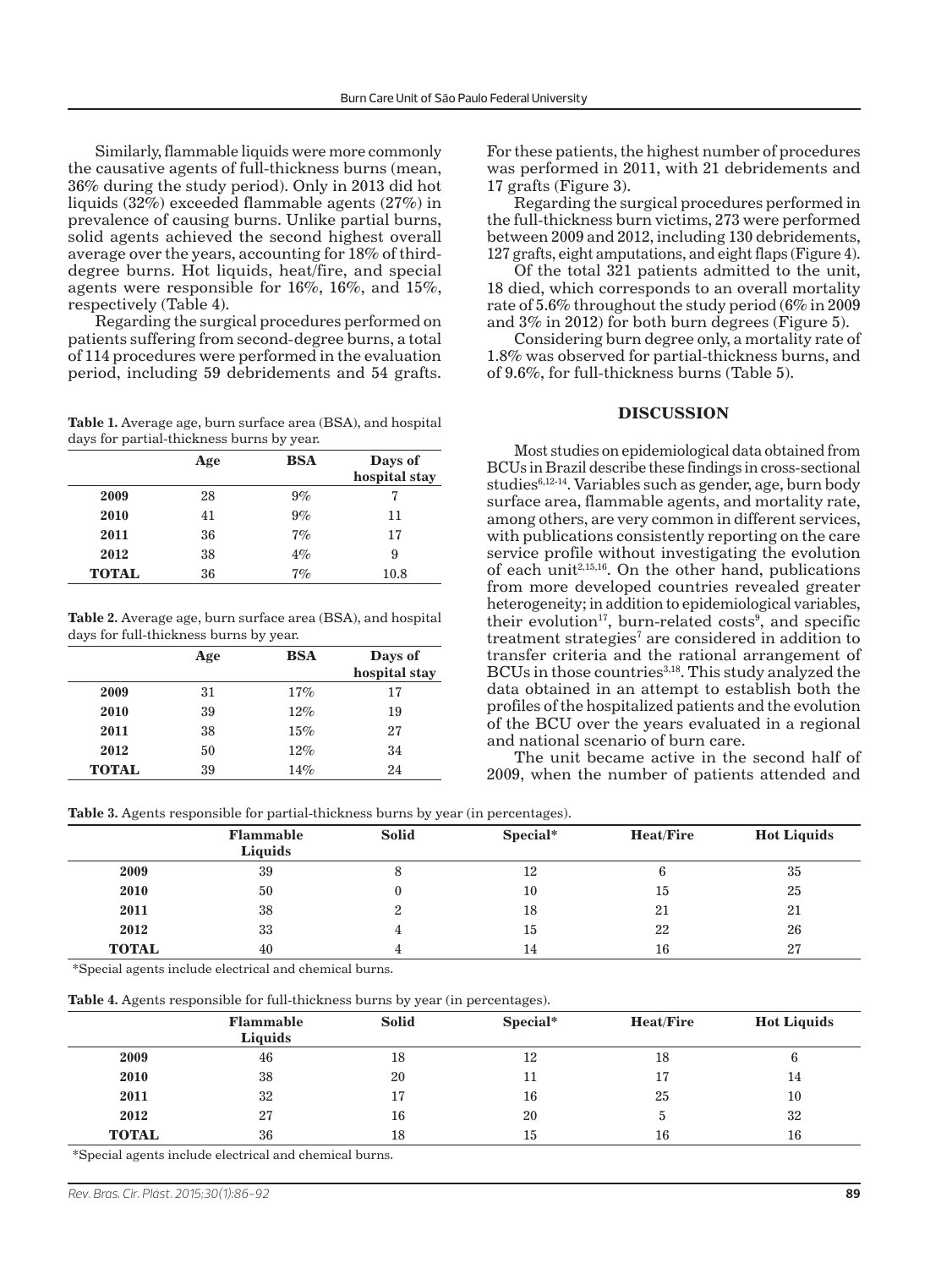the procedures performed remained low. A total of 321 patients attended in the 4 years evaluated, a number compatible with the data obtained from other BCUs6,16. However, units with higher numbers of beds reported larger samples<sup>6,14</sup>.

The relative risk for patient referral to reference BCUs is 2.4 for head and neck burns, 1.8 for hand burns,



**Figure 3.** Number of procedures performed per year for seconddegree burns.



**Figure 4.** Number of procedures performed per year for thirddegree burns.



**Figure 5.** Mortality rate per burn degree by year (in percentage).

and 1.09 for burns affecting a body surface  $> 40\%$ <sup>18</sup>. Patients with these types of injuries represent more complex cases, i.e. with associated lesions and requiring a greater number of surgical procedures and a longer hospital stay. Over the evaluation period, an increased number of patients were referred to our BCU. These patients were more severe and these complex cases contributed to increase the length of hospital stay in the BCU.

The number of surgical procedures that are performed in patients with full-thickness burns demonstrates the complexity of these cases $16,18,19$ . Throughout the 4-year evaluation period, the absolute number of surgical procedures increased by >200%. There was a decrease in the absolute number of surgical procedures in patients presenting with partial-thickness burns, probably due to the ability to make a differential diagnosis between deep and superficial injuries.

The average age of the patients treated at the BCU throughout the study period was 37.5 years, which differs from the national and international literature. A review<sup>6</sup> collecting data from >10 Brazilian BCUs published in 2012 reported an age range of 25–30 years. Older patients have more comorbidities that require greater multidisciplinary care<sup>18</sup>. Compared to  $2009$ , an increase of  $44\%$  was observed in the average age of patients admitted in 2012. This may have contributed to the increased length of hospital stay observed in the last year.

Regarding etiologic agents, flammable liquids, mainly represented by alcohol for domestic use, were the main causes of superficial and deep burns. The national literature cites similar data in a comprehensive manner<sup>6</sup>, while liquid alcohol has been the focus of specific studies<sup> $\bar{1}$ </sup>. However, the world literature places heat/fire as a first agent, followed by scalding and injury due to the contact with hot solids<sup>2,15,16</sup>. Several sociocultural differences explain the variation observed between causative agents in countries with different socioeconomic levels, for example, the high rates of electrical burn in Turkey is due to a poor public lighting system<sup>20</sup>. In Brazil, liquid alcohol is sold in large plastic containers (500–1,000 mL), which is sufficient to cause large burns.

Regarding the burn surface area (BSA), the averages observed were 7% for partial-thickness burns and 14% for full-thickness burns, which is in agreement with the data reported in the literature<sup>6,17</sup>. Despite the small average, patients with second-degree burns admitted in a reference unit call attention to the occurrence of lesions in critical areas such as

**Table 5.** Mortality rate by burn degree (Fisher's exact test;  $p=0.0027$ ).

|                                | <b>Deaths</b> | <b>Discharges</b> | <b>Total</b> | <b>Mortality</b> |
|--------------------------------|---------------|-------------------|--------------|------------------|
| <b>Partial-thickness burns</b> | ັ             | 163               | 166          | $1.8\%$          |
| <b>Full-thickness burns</b>    | 15            | 140               | 155          | $9.6\%$          |
| <b>Total</b>                   | 18            | 303               | 321          | 5.6%             |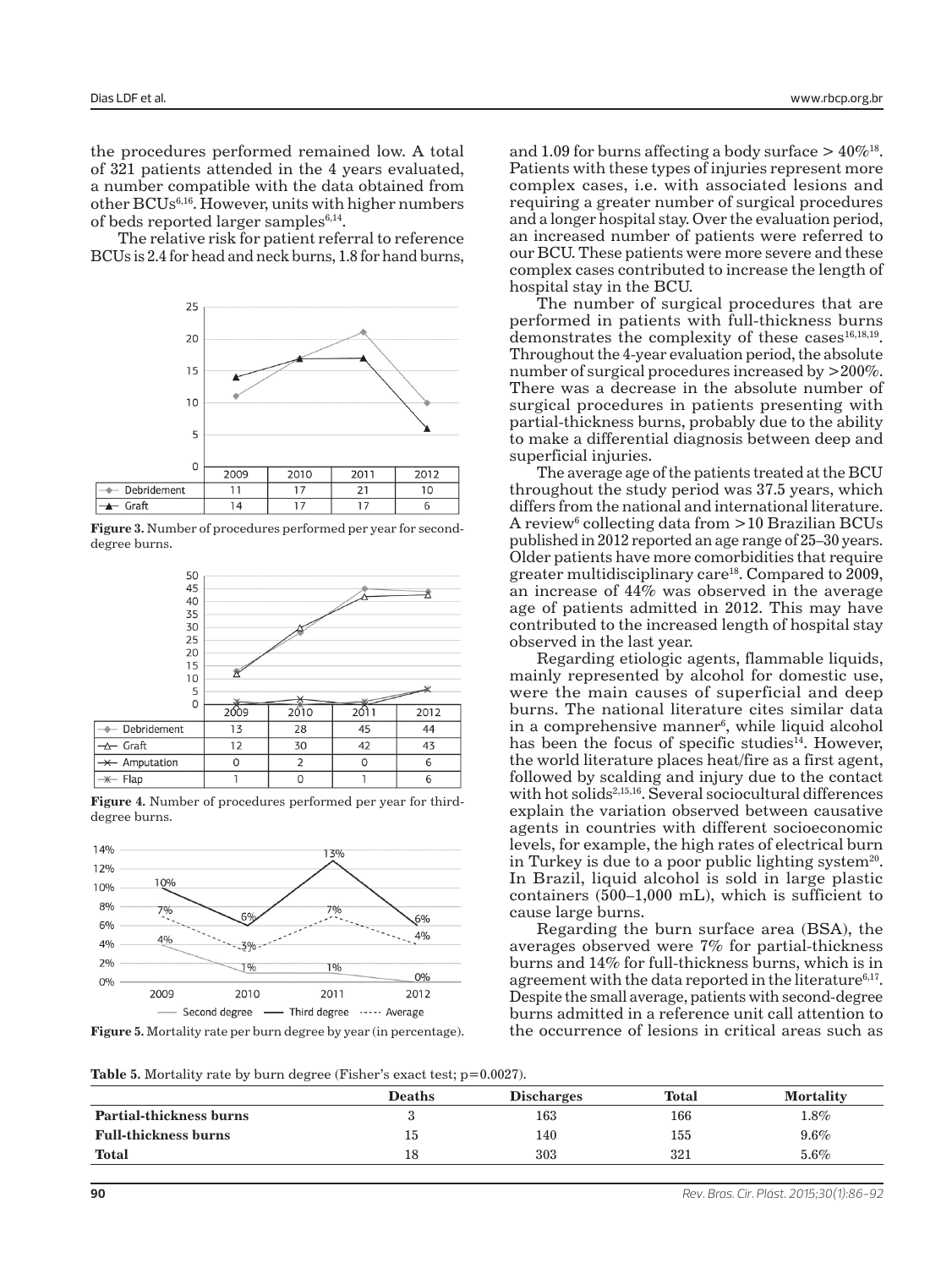the face, hand, and genitals, as these injuries are the criteria used for the transfer and admission of patients to BCUs who require treatment to minimize possible sequelae.

BSA is the main determinant for the duration of hospital stay: patients with a BSA of 20–35% remained hospitalized for 12–28 days, while those with a BSA  $>50\%$  may require unit care for  $>40$  days<sup>20</sup>. On the other hand, patient ages, comorbidities, inhalation injuries, associated traumas, and electrical and chemical burns are important risk factors that not only prolong hospital stays but also determine the transfer to BCUs<sup>2,18</sup>. The highest incidence of patients transferred and the increased average age, i.e. from 31 to 50 years old, of patients with full-thickness burns in the BCU can be elucidatory factors in the apparent paradox between reduced BSA and increased time of admission observed in the evaluation period. This increased the number of patients with severe burns who sought treatment or were referred to the BCU of the Hospital São Paulo as a regional reference in burn treatment.

Regarding the observed mortality rate, the value of 5.6% for the entire analyzed period is within the standards established in Brazil and worldwide. Compared to countries with the highest Human Development Index (HDI), the mortality rate in this study was slightly higher than the values found in these centers<sup>2,18</sup>. However, our mortality rate was lower than those of low HDI countries in Europe, Africa, and Southeast Asia<sup>15,17</sup>. There was also a decrease from 7% to 4% in the overall mortality rate over the 4-year study period, even with the attendance of more severely affected patients with more complex burns, suggesting technical improvements of the staff of our BCU in the treatment of these patients.

The mortality rates of BCUs have been largely related to the social and economic conditions of different countries because the severity of these accidents reflects the educational level of the population, promotion of prevention campaigns, networks of quality electrical distribution, available resources for burns treatment, and many other factors.

# **CONCLUSION**

There was an increase in the number of patients with deep burns who were referred from other services and required longer hospital stays, a higher number of procedures performed over the study period, and a reduced mortality rate.

### **REFERENCES**

- 1. Sociedade Brasileira de Queimaduras SBQ. Queimaduras [Internet]. Goiânia [cited 2013 June 16]. Available from: http:// sbqueimaduras.org.br/queimaduras-conceito-e-causas.
- 2. Brusselaers N, Monstrey S, Vogelaers D, Hoste E, Blot S. Severe burn injury in Europe: a systematic review of the incidence,

etiology, morbidity, and mortality. Crit Care. 2010;14(5):R188. http://dx.doi.org/10.1186/cc9300. PMid:20958968.

- 3. Klein MB, Kramer CB, Nelson J, Rivara FP, Gibran NS, Concannon T. Geographic access to burn center hospitals. JAMA. 2009;302(16):1774-81. http://dx.doi.org/10.1001/ jama.2009.1548. PMid:19861669.
- 4. Spanholtz TA, Theodorou P, Amini P, Spilker G. Severe burn injuries: acute and long-term treatment. Dtsch Arztebl Int. 2009;106(38):607-13. http://dx.doi.org/10.3238/arztebl.2009.0607. PMid:19890417.
- 5. Atiyeh B, Masellis A, Conte C. Optimizing burn treatment in developing low- and middle-income countries with limited health care resources (part 1). Ann Burns Fire Disasters. 2009;22(3):121-5. PMid:21991167.
- 6. Cruz BF, Cordovil PBL, Batista KNM. Perfil epidemiológico de pacientes que sofreram queimaduras no Brasil: revisão de literatura. RevBras Queimaduras. 2012;11(4):246-50.
- 7. Al-Mousawi AM, Mecott-Rivera GA, Jeschke MG, Herndon DN. Burn teams and burn centers: the importance of a comprehensive team approach to burn care. Clin Plast Surg. 2009;36(4):547-54. http://dx.doi.org/10.1016/j.cps.2009.05.015. PMid:19793550.
- 8. American Burn Association ABA. [Internet]. Chicago, EUA [cited 2014 Apr 21]. Available from: http://www.ameriburn. org/BCRDPublic.pdf.
- 9. Klein MB, Hollingworth W, Rivara FP, Kramer CB, Askay SW, Heimbach DM, et al. Hospital costs associated with pediatric burn injury. J Burn Care Res. 2008;29(4):632-7. http://dx.doi. org/10.1097/BCR.0b013e31817db951. PMid:18535469.
- 10.Tobiasen J, Hiebert JM, Edlich RF. The abbreviated burn severity index. Ann Emerg Med. 1982;11(5):260-2. http://dx.doi. org/10.1016/S0196-0644(82)80096-6. PMid:7073049.
- 11.Lionelli GT, Pickus EJ, Beckum OK, Decoursey RL, Korentager RA. A three decade analysis of factors affecting burn mortality in the elderly. Burns. 2005;31(8):958-63. http://dx.doi.org/10.1016/j. burns.2005.06.006. [Review] PMid:16269217.
- 12.Lacerda LA, Carneiro AC, Oliveira AF, Gragnani A, Ferreira LM. Estudo epidemiológico da Unidade de Tratamento de Queimaduras da Universidade Federal de São Paulo. RevBras Queimaduras. 2010;9(3):82-8.
- 13.Leão CEG, Andrade ES, Fabrini DS, Oliveira RA, Machado GLB, Gontijo LC. Epidemiologia das queimaduras no estado de Minas Gerais. RevBrasCirPlást. 2011;26(4):573-7.
- 14.Aldunate JLCB, Ferrari Neto O, Tartare A, Araujo CAL, Silva CC, Menezes MAJ, et al. Análise de 10 anos de casos de queimaduras por álcool com necessidade de internação em hospital quaternário. RevBras Queimaduras. 2012;11(4):220-5.
- 15.Oladele AO, Olabanji JK. Burns in Nigeria: a review. Ann Burns Fire Disasters. 2010;23(3):120-7. PMid:21991210.
- 16.Garg R, Gupta A, Pal R, Gupta AK, Uppal S. A clinicoepidemiologic study of 892 patients with burn injuries at a tertiary care hospital in Punjab, India. J Emerg Trauma Shock. 2011;4(1):7-11. http://dx.doi.org/10.4103/0974-2700.76820. PMid:21633560.
- 17.Engrav LH, Heimbach DM, Rivara FP, Kerr KF, Osler T, Pham TN, et al. Harborview burns--1974 to 2009. PLoS One. 2012;7(7):e40086. http://dx.doi.org/10.1371/journal.pone.0040086. PMid:22792216.
- 18.Zonies D, Mack C, Kramer B, Rivara F, Klein M. Verified centers, nonverified centers, or other facilities: a national analysis of